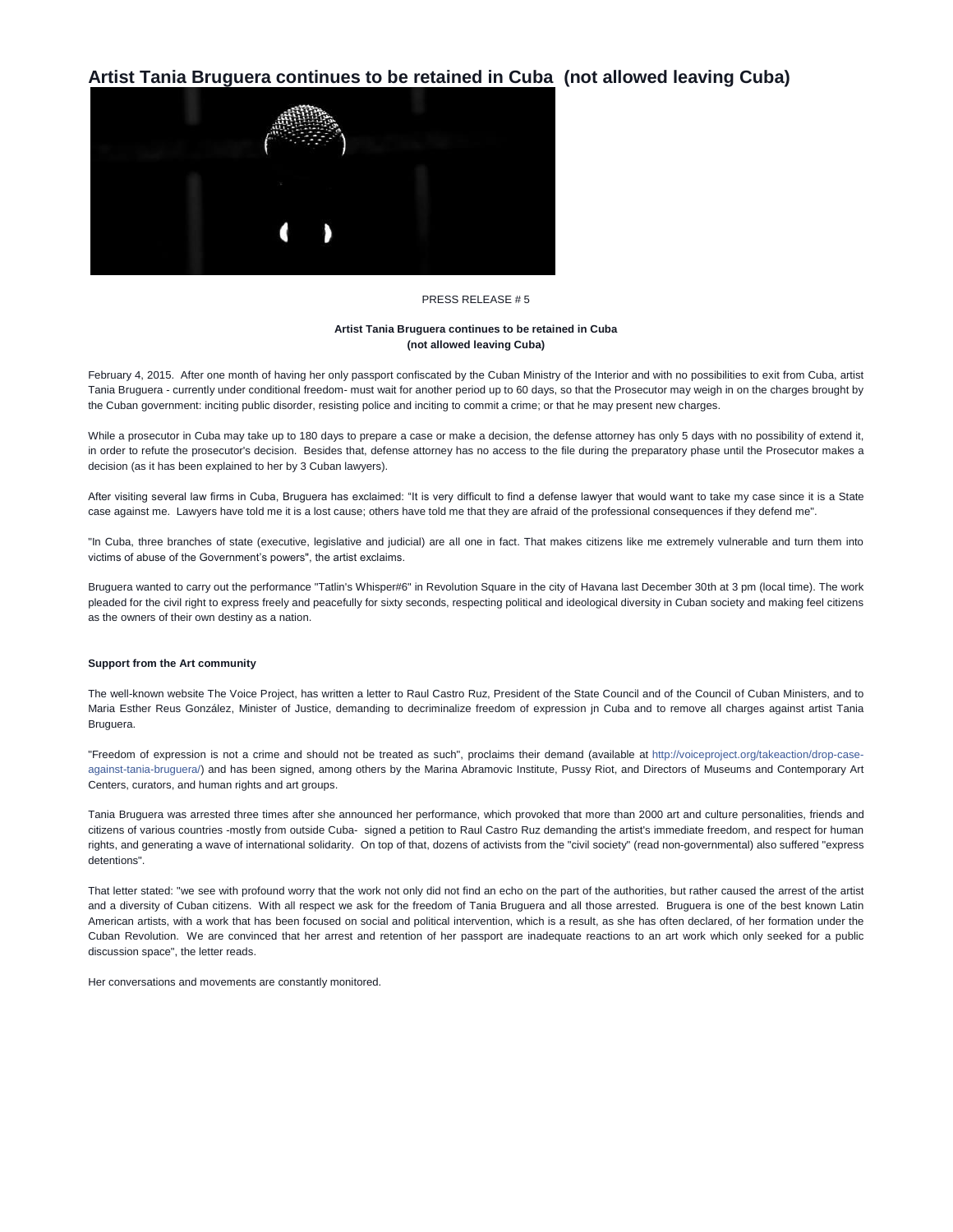# **Order and rights**

Previous to the performance, Bruguera asked the permissions for Cuban authorities and she obtained a negative answer to her formal application for protection and guarantee of order submitted to the General Office of the National Revolutionary Police (PNR).

Despite the lack of support from the state and Cuban government, several personalities of the artistic and cultural world in Cuba and abroad had confirmed their support in logistics and presence, thus validating its essentially artistic nature.

"The artist has the right to disagree with power, with the status quo, and has the right to be respected for dissenting and to be protected for dissenting" says Bruguera in the Manifesto of the Rights of the Artist, read publicly in the "Expert Meeting on Artistic Freedom and Cultural Rights at United Nations Headquarters, Geneva, on December 6, 2012.

The chosen Plaza is a large-enough public place for different points of views being expressed. "The governments of nations where artists work have an obligation to protect the right of the artist to dissent because that is its social function." Bruguera holds in the Manifesto.

"From the beginning, we have worked with discipline, order, respect for the law, seeking information about public activities regulations, we have requested the permissions and we received support and social acceptance for a peaceful work," says Bruguera. Given the refusal of the authorities, the artist had ratified the work would be done because it was a peaceful action and a contribution of art to necessary debate of ideas in Cuban society.

#### **"We demand a humanist and sovereign Republic"**

Before talks held in Havana between Cuba and the United States governments, Tania Bruguera, as spokeswoman #YoTambienExijo ("We Also Demand") platform, publicly demanded the need for a humanist and sovereign Republic: "In a Nation life, there are just a few moments like these that offer the possibility of moving foundations of a society in order to open spaces allowing re-evaluate ideas and practices that define it. Humanistic Republic we deserve requires the participation, consensus and actual decision power of all Cubans. " says the document published on January 20th.

"A Roundtable Dialogue among Cubans would demonstrate a healthy civil society, would truly represent the people affiliated to the dissident organizations, it would allow them to gain real political power and it would remove the criminalization of different opinions. It would show that civil society has reached maturity without needing for others to speak in its name. " she added.

"It seems that the Cuban government is only interested in negotiating money matters without paying attention to human rights and to the transparency of ongoing political and economic processes which could define the lives of many Cubans who are not involved in; we are keeping living in in a political system that informs vertically their decisions and the only response to these decisions is to accept them with no questions, " says the artist.

On January 5th, Tania Bruguera handed back the Distinction for National Culture conferred by the Ministry of Culture in 2002 and resigned his membership of the National Union of Writers and Artists of Cuba (UNEAC). He argued: "I cannot receive recognition, or be part of an institution that claims to speak for everyone but the chairmanship is the only who sign. That institution criminalizes, judges and reduces the response to a work generating fear instead of opening a dialogue and a creating a climate for aesthetic analysis."

#### **Political Art is uncomfortable**

"Political art is performanced when is outdated. The art is political when it is uncomfortable, legally awkward, civically uncomfortable, and humanly uncomfortable. When it affects us, political art is uncomfortable knowledge", says Bruguera in her Manifesto of the Artist Rights.

The Cuban National Council of Fine Arts (CNAP) decided not to support the project Tatlin's Whisper created by the artist. "Under current circumstances, it is unacceptable this purported performance in the symbolic space of the Plaza of the Revolution, especially if considering the extensive media coverage and manipulation from counter-revolutionary media broadcasters ", read the official Cuban organization statement. "The institutions belonging to the Ministry of Culture will be not responsible for the implications this act could provoke", warned the Council.

While official statements speak of "counter-revolution", Tatlin's Whisper mobilizes the imagination of other squares revolutionized since 2011: Tahrir in Cairo, Sol in Madrid, Syntagma in Athens, Liberty Square in New York and its multiple virtual joints through communication networks. While Cuban official statements were denying the artistic status of her performance due to "its political connotations" and demanding merely "pure artistic creation", Tatlin's Whisper answered with a re-appropriation of politics in art.

#### **Statement of Principles**

Given the great interest created by the exhibition of artistic work "Tatlin's Whisper # 6" in a public space such as a square, the artist published ten instructions for its completion. Among them, it stands the microphone would be open to anyone who wants to use it, each person would have a minute to speak, all opinions would be tolerated and that the audience could not interrupt any intervention.

Explicitly, the statement said: "Profanities, calls for violence, discrimination, insults to the integrity of persons, illegal acts or violent actions against public order will be not accepted"